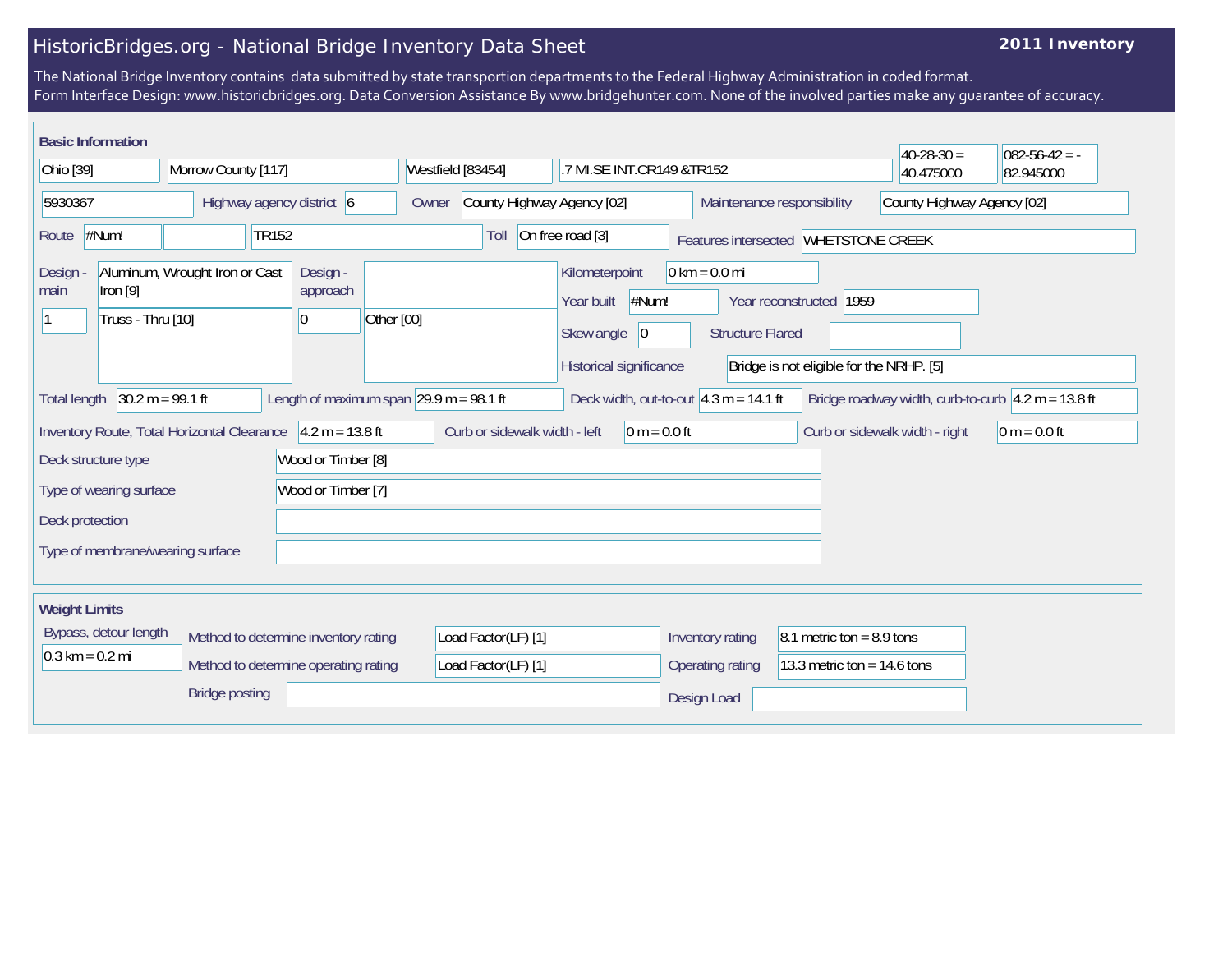| <b>Functional Details</b>                                                              |                                                                                         |
|----------------------------------------------------------------------------------------|-----------------------------------------------------------------------------------------|
| 50<br>Average daily truck traffi   0<br>Average Daily Traffic                          | Year 1992<br>Future average daily traffic<br> 69 <br>2027<br>%<br>Year                  |
| Road classification<br>Local (Rural) [09]                                              | Approach roadway width<br>$5.2 m = 17.1 ft$<br>Lanes on structure 1                     |
| Type of service on bridge Highway [1]                                                  | Direction of traffic One lane bridge for 2 - way traffic [3]<br>Bridge median           |
| Parallel structure designation<br>No parallel structure exists. [N]                    |                                                                                         |
| Type of service under bridge<br>Waterway [5]                                           | Navigation control<br> 0 <br>Lanes under structure                                      |
| $0 = N/A$<br>Navigation vertical clearanc                                              | Navigation horizontal clearance $ 0 = N/A$                                              |
| Minimum navigation vertical clearance, vertical lift bridge                            | Minimum vertical clearance over bridge roadway<br>$3.71 m = 12.2 ft$                    |
| Minimum lateral underclearance reference feature Feature not a highway or railroad [N] |                                                                                         |
| Minimum lateral underclearance on right $0 = N/A$                                      | Minimum lateral underclearance on left $0 = N/A$                                        |
| Minimum Vertical Underclearance $ 0 = N/A$                                             | Minimum vertical underclearance reference feature Feature not a highway or railroad [N] |
| Appraisal ratings - underclearances N/A [N]                                            |                                                                                         |
|                                                                                        |                                                                                         |
| <b>Repair and Replacement Plans</b>                                                    |                                                                                         |
| Type of work to be performed                                                           | Work done by                                                                            |
|                                                                                        | Bridge improvement cost<br>Roadway improvement cost                                     |
|                                                                                        | Length of structure improvement<br>Total project cost                                   |
|                                                                                        | Year of improvement cost estimate                                                       |
|                                                                                        | Border bridge - state<br>Border bridge - percent responsibility of other state          |
|                                                                                        | Border bridge - structure number                                                        |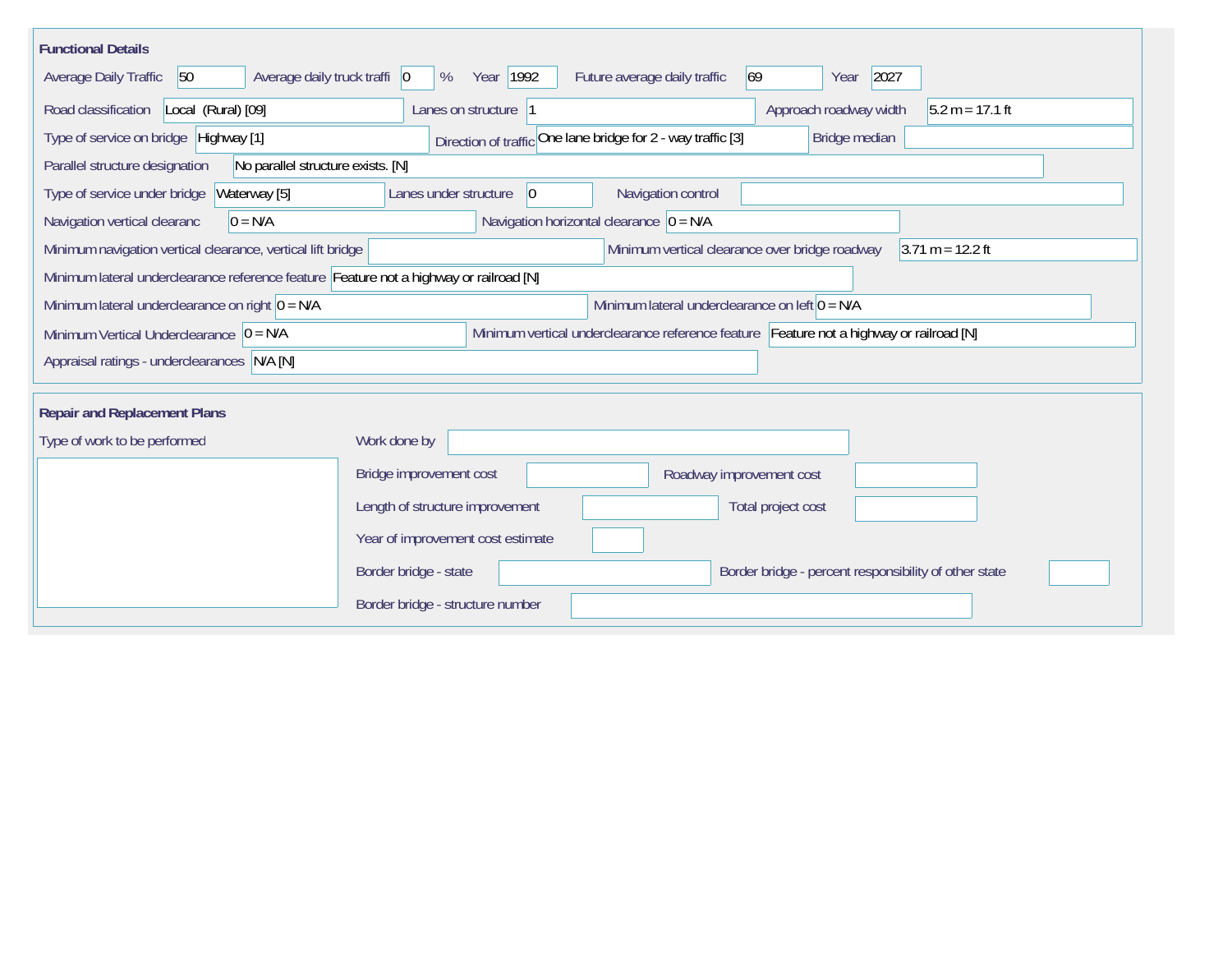| <b>Inspection and Sufficiency</b>                                   |                                            |                                          |                                                                                                                         |  |  |  |  |
|---------------------------------------------------------------------|--------------------------------------------|------------------------------------------|-------------------------------------------------------------------------------------------------------------------------|--|--|--|--|
| Structure status<br>Posted for load [P]                             |                                            | Appraisal ratings -<br>structural        | Basically intolerable requiring high priority of corrrective action [3]                                                 |  |  |  |  |
| Condition ratings - superstructur                                   | Poor $[4]$                                 | Appraisal ratings -<br>roadway alignment | Basically intolerable requiring high priority of replacement [2]                                                        |  |  |  |  |
| Condition ratings - substructure                                    | Serious [3]                                | Appraisal ratings -                      | Basically intolerable requiring high priority of corrrective action [3]                                                 |  |  |  |  |
| Condition ratings - deck                                            | Very Good [8]                              | deck geometry                            |                                                                                                                         |  |  |  |  |
| Scour                                                               |                                            |                                          | Bridge foundations determined to be stable for assessed or calculated scour condition. [5]                              |  |  |  |  |
| Channel and channel protection                                      | channel. [5]                               |                                          | Bank protection is being eroded. River control devices and/or embankment have major damage. Trees and rush restrict the |  |  |  |  |
| Appraisal ratings - water adequacy                                  | Superior to present desirable criteria [9] |                                          | Structurally deficient [1]<br><b>Status evaluation</b>                                                                  |  |  |  |  |
| Pier or abutment protection                                         |                                            |                                          | 15.4<br>Sufficiency rating                                                                                              |  |  |  |  |
| Not applicable. Used if structure is not a culvert. [N]<br>Culverts |                                            |                                          |                                                                                                                         |  |  |  |  |
| Traffic safety features - railings                                  |                                            |                                          |                                                                                                                         |  |  |  |  |
| Traffic safety features - transitions                               |                                            |                                          |                                                                                                                         |  |  |  |  |
| Traffic safety features - approach guardrail                        |                                            |                                          |                                                                                                                         |  |  |  |  |
| Traffic safety features - approach guardrail ends                   |                                            |                                          |                                                                                                                         |  |  |  |  |
| December 2010 [1210]<br>Inspection date                             | Designated inspection frequency            | $ 12\rangle$                             | <b>Months</b>                                                                                                           |  |  |  |  |
| Underwater inspection                                               | Not needed [N]                             | Underwater inspection date               |                                                                                                                         |  |  |  |  |
| Fracture critical inspection                                        | Every two years [Y24]                      | Fracture critical inspection date        | December 2009 [1209]                                                                                                    |  |  |  |  |
| Other special inspection                                            | Not needed [N]                             | Other special inspection date            |                                                                                                                         |  |  |  |  |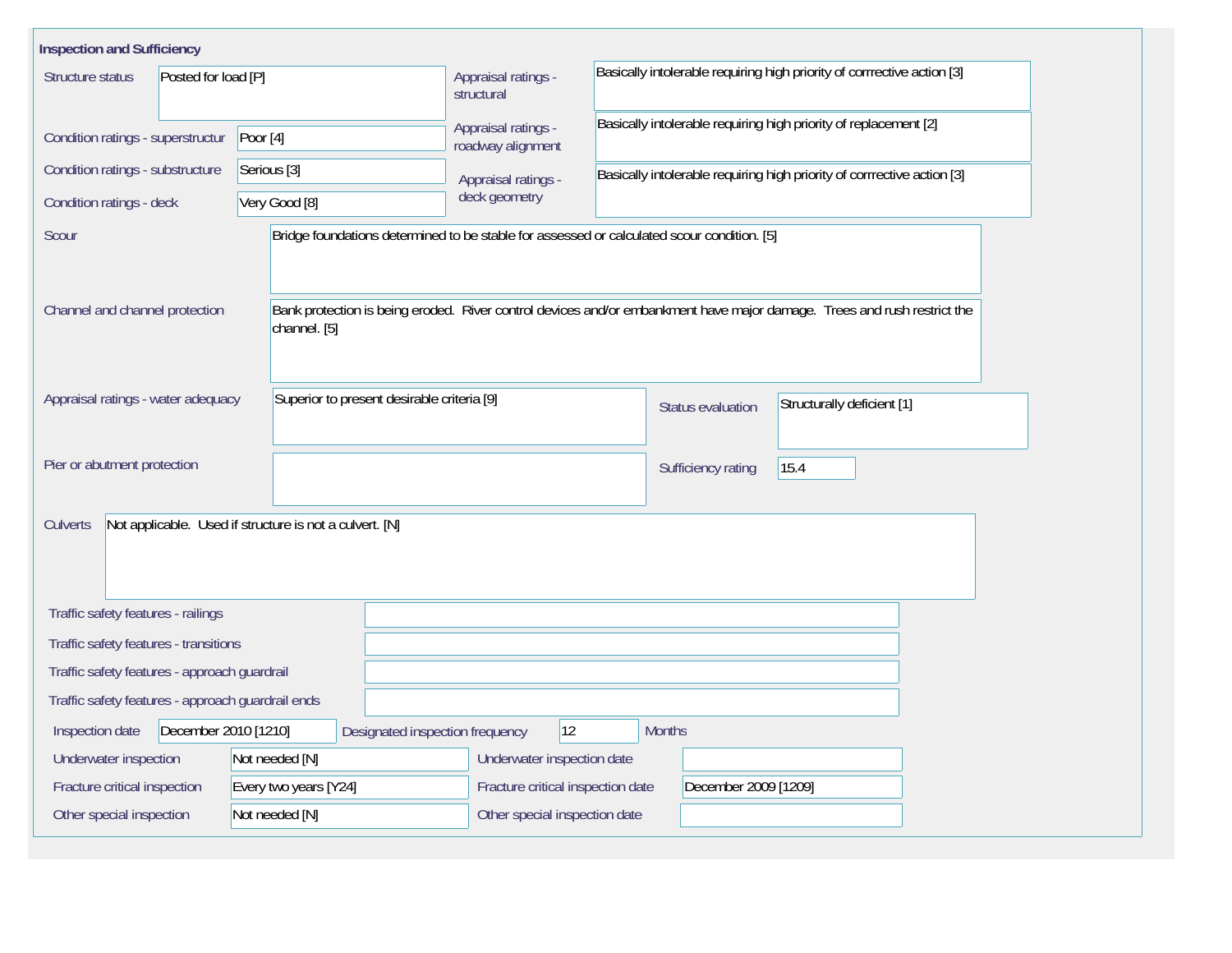| Unit of Measure: English<br>Structure File Number 5930367<br>Sufficiency Rating: 15.4 SD                                                                                           |                                       |                    | <b>Bridge Inventory Information</b><br>Inventory Bridge Number: MRW T0152 00322 23<br>ON WHETSTONE CREEK |                                                                                                                                         |                                   | Report Date 08/21/2012 BM-191 Page: 1 of 2<br>BR. Type WROUGHT IRON / TRUSS / THRU<br>Date of Last Inventory Update: 03/20/2012 |
|------------------------------------------------------------------------------------------------------------------------------------------------------------------------------------|---------------------------------------|--------------------|----------------------------------------------------------------------------------------------------------|-----------------------------------------------------------------------------------------------------------------------------------------|-----------------------------------|---------------------------------------------------------------------------------------------------------------------------------|
| District: 06<br>(2)FIPS Code: WESTFIELD TWP<br>(9) Direction of Traffic: ONE LANE FOR 2-WAY TRAFFIC (10) Temporary: N<br>(95) Insp: COUNTY (96) Maint: COUNTY (97) Routine: COUNTY |                                       | County MORROW      |                                                                                                          | (101) Location: .7 MI.SE INT.CR149 &TR152<br>(103) Route On Bridge: TOWNSHIP<br>(11) Truck Network: N<br>(100) Type Serv: (On): HIGHWAY |                                   | (102) Facility Carried: TR152<br>(104) Route Under Bridge: NON-HIGHWAY<br>$(12)$ Parallel: N<br>(Under): WATERWAY               |
|                                                                                                                                                                                    | <b>Inventory Route Data</b>           |                    | (63) Main Spans Number: 1                                                                                | Type: WROUGHT IRON / TRUSS / THRU                                                                                                       |                                   |                                                                                                                                 |
| (3) Route On/Under: ON                                                                                                                                                             |                                       |                    | Hwy Sys: COUNTY/TOWNSHIP HIGHWAY Approach Spans Number: 0                                                | Type: NONE / NONE / NONE                                                                                                                |                                   |                                                                                                                                 |
| Route No.: T0152<br>Dir:                                                                                                                                                           | <b>Des: MAINLINE</b>                  | Pref:              | Total Spans: 1                                                                                           | (65) Max Span: 98 Ft                                                                                                                    |                                   | (66) Overall Leng: 99 Ft                                                                                                        |
| (4) Feature Intersected: WHETSTONE CREEK                                                                                                                                           |                                       |                    | (70) Substructure                                                                                        | (71) Foundation and Scour Information                                                                                                   |                                   |                                                                                                                                 |
| (5) County: WES<br>Mileage: 00322                                                                                                                                                  | Special Desig: 23                     |                    | Abut-Rear Matl: STONE                                                                                    | Type: GRAVITY                                                                                                                           |                                   | Fnd: UNKNOWN (OR OLDER BRIDGE BEING ADDED)                                                                                      |
| (6) Avg. Daily Traffic(ADT): 50                                                                                                                                                    | (7) ADT Year: 1992                    |                    | Abut-Fwd Matl: STONE                                                                                     | Type: GRAVITY                                                                                                                           |                                   | Fnd: UNKNOWN (OR OLDER BRIDGE BEING ADDED)                                                                                      |
| $(14)$ NHS: NO - X<br>(8) Truck Traf: <b>2</b>                                                                                                                                     | $(15)$ Corridor: N                    |                    | Pier-Pred Matl: NONE                                                                                     | Type: <b>NONE</b>                                                                                                                       |                                   | Fnd: NONE/NOT APPLICABLE (SUCH AS CULVERTS)                                                                                     |
| (16) Functional Class: LOCAL ROAD-RURAL                                                                                                                                            |                                       |                    | (19) Strahnt: Not Applicable Pier-Other Matl: NONE                                                       | Type: NONE                                                                                                                              |                                   | Fnd: NONE/NOT APPLICABLE (SUCH AS CULVERTS)                                                                                     |
|                                                                                                                                                                                    | <b>Intersected Route Data</b>         |                    | Pier-Other Matl: NONE                                                                                    | Type: NONE                                                                                                                              |                                   | Fnd: NONE/NOT APPLICABLE (SUCH AS CULVERTS)                                                                                     |
| (22) Route On/Under:                                                                                                                                                               | Hwy Sys:                              |                    | No of Piers Predominate: NN                                                                              | Other: NN                                                                                                                               |                                   | Other: NN                                                                                                                       |
| Route No.:<br>Dir:                                                                                                                                                                 | Des:                                  | Pref:              | (86) Stream Velocity: UUU                                                                                | (74) Scour: STABLE: SCOUR WITHIN LIMITS OF FOOT/PILE                                                                                    |                                   |                                                                                                                                 |
| (23) Feature Intersected:                                                                                                                                                          |                                       |                    | (189) Dive: N Freq: 0                                                                                    | Probe: Y Freq: 12                                                                                                                       |                                   | (75) Chan Prot: NONE                                                                                                            |
| (24) County:<br>Mileage:                                                                                                                                                           | Special Desig:                        |                    | (189) Date of last Dive Insp:                                                                            | (152) Drainage Area: UUU Sq Mi                                                                                                          |                                   |                                                                                                                                 |
| (25) Avg. Daily Traffic(ADT): 0                                                                                                                                                    | (26) ADT Year:                        |                    |                                                                                                          |                                                                                                                                         | <b>Clearance Under the Bridge</b> |                                                                                                                                 |
| (27) Truck Traf: 0<br>(28) NHS: -                                                                                                                                                  | (29) Corridor:                        |                    | (156) Min. Horiz Under Clear:                                                                            | <b>NC: 0.0 Ft</b>                                                                                                                       |                                   | Card: 0.0 Ft                                                                                                                    |
| (30) Functional Class:                                                                                                                                                             |                                       |                    | (36) Strahnt: Not Applicable (157) Prac Max Vrt Under Clear:                                             | $0.0$ Ft                                                                                                                                |                                   |                                                                                                                                 |
|                                                                                                                                                                                    | <b>Clearance On the Bridge</b>        |                    | (77) Min Vert Under Clear:                                                                               | <b>NC: 0.0 Ft</b>                                                                                                                       |                                   | Card: 0.0 Ft                                                                                                                    |
| (154) Min Hriz on Bridge:                                                                                                                                                          | <b>NC: 0.0 Ft</b>                     | Card: 13.9 Ft      | (78) Min Lat Under Clear:                                                                                | NC: 0.0 / 0.0 Ft                                                                                                                        |                                   | Card: 0.0 / 0.0 Ft                                                                                                              |
| (155) Prac Max Vert On Brg:                                                                                                                                                        | 14.8 Ft                               |                    | <b>Load Rating Information</b>                                                                           |                                                                                                                                         |                                   | (88-89) Appraisal                                                                                                               |
| (67) Min Vrt Clr On Brg:                                                                                                                                                           | <b>NC: 0.0 Ft</b>                     | Card: 12.2 Ft      | (48) Design Load: UNKNOWN [DEFAULT]                                                                      |                                                                                                                                         | (Including calculated Items)      |                                                                                                                                 |
| (80) Min Latl Clr:                                                                                                                                                                 | NC: 0.0 / 0.0 Ft                      | Card: 0.0 / 0.0 Ft | (83) Operating: 4 Ton                                                                                    |                                                                                                                                         |                                   |                                                                                                                                 |
| (81) Vrt Clr Lft:                                                                                                                                                                  | $0.0$ Ft                              |                    | Inventory: 3 Ton                                                                                         |                                                                                                                                         |                                   |                                                                                                                                 |
|                                                                                                                                                                                    | <b>Structure Information</b>          |                    | Ohio Percent of Legal Load 50                                                                            |                                                                                                                                         | (88) Waterway Adequacy 9          |                                                                                                                                 |
| (38) Bypass Length: 02 Miles                                                                                                                                                       |                                       |                    | Year of Rating: 2010                                                                                     |                                                                                                                                         | (89) Approach Alignment 2         |                                                                                                                                 |
| (39) Latitude: 40 Deg 28.5 Min                                                                                                                                                     | Longitude: 82 Deg 56.7 Min            |                    | (84) Analysis: LOAD FACTOR (LF)                                                                          |                                                                                                                                         | Calc Gen Appraisal: 3             |                                                                                                                                 |
| (40) Toll: ON FREE ROAD                                                                                                                                                            |                                       |                    | (85) Rate Soft: COMBINATION Analyzed by: ALP                                                             |                                                                                                                                         | Calc Deck Geometry: 3             |                                                                                                                                 |
| (41) Date Built: 07/01/1900                                                                                                                                                        | (42) Major Rehabilitation: 01/01/1959 |                    | Analysis on Bars: NOT ON BARS [DEFAULT]                                                                  |                                                                                                                                         | Calc Underclearance: N            |                                                                                                                                 |
| (43)  No. Lanes On: <b>1</b>                                                                                                                                                       | No. Lanes Under: 0                    |                    |                                                                                                          |                                                                                                                                         | <b>Approach Information</b>       |                                                                                                                                 |
| (44) Horiz Curve: Deg. Min.                                                                                                                                                        | $(45)$ Skew: 0 Deg                    |                    | (109) Approach Guardrail: STEEL BEAM                                                                     |                                                                                                                                         |                                   |                                                                                                                                 |
| (49) App. Rdw Width: 17 Ft                                                                                                                                                         | (50) Brg. Rdw Width: 13.9 Ft          |                    | (110) Approach Pavement: BITUMINOUS                                                                      |                                                                                                                                         | $(111)$ Grade: FAIR               |                                                                                                                                 |
| (51) Deck Width: 14.1 Ft                                                                                                                                                           | Deck Area: 1399 Sq. Ft                |                    |                                                                                                          |                                                                                                                                         | <b>Culvert Information</b>        |                                                                                                                                 |
| (52) Median Type: NONE / NON BARRIE / NO JOINT                                                                                                                                     |                                       |                    | (131) Culvert Type: NONE/NOT APPLICBLE                                                                   |                                                                                                                                         | $(127)$ Length: $0.0$ Ft          |                                                                                                                                 |
| (53) Bridge Median: NO MEDIAN                                                                                                                                                      |                                       |                    | (129) Depth of Fill: 0.0 Ft                                                                              |                                                                                                                                         | (130) Headwalls: NONE             |                                                                                                                                 |
| (54) Sidewalks:                                                                                                                                                                    | (left) <b>0</b> Ft                    | (right) 0 Ft       |                                                                                                          |                                                                                                                                         | <b>General Information</b>        |                                                                                                                                 |
| (55) Type Curb or Sidewalks:                                                                                                                                                       |                                       |                    | (121) Main Member N/A (CULVERTS, TRUSSES, ETC.)                                                          |                                                                                                                                         |                                   | (122) Moment Plate: NONE                                                                                                        |
| (Left) Matl: <b>NONE</b>                                                                                                                                                           | Type: NONE<br>Type: NONE              |                    | (169) Expansion Joint: NONE                                                                              |                                                                                                                                         |                                   |                                                                                                                                 |
| (Right) Matl: <b>NONE</b><br>(56) Flared: N                                                                                                                                        |                                       |                    | 124) Bearing Devices: SLIDING (OTHER)/NONE                                                               |                                                                                                                                         |                                   |                                                                                                                                 |
|                                                                                                                                                                                    | (57) Composite: non-composite         |                    | (126) Navigation: Control-N                                                                              | Vert Clr: 0.0 Ft                                                                                                                        |                                   | Horiz Clear:: 0.0 Ft                                                                                                            |
| (58) Railing: STEEL POST & STEEL PANEL (DECORATIVE)<br>(59) Deck Drainage: OVER THE SIDE (W/O DRIP STRIP)                                                                          |                                       |                    | $(193)$ Spec Insp: N<br>Freq: $0$                                                                        |                                                                                                                                         |                                   | Date:                                                                                                                           |
| (60) Deck Type: LAMINATED TIMBER STRIP                                                                                                                                             |                                       |                    | 188) Fracture Critical Insp: Y<br>Freq: 24                                                               |                                                                                                                                         |                                   | Date: 2010-08-16                                                                                                                |
| (61) Deck Protection: External: NONE                                                                                                                                               |                                       |                    | 138) Long Member: TWO TRUSSES (RIVETED)                                                                  |                                                                                                                                         |                                   | (135) Hinges: NOT APPLICABLE                                                                                                    |
| Internal: NONE                                                                                                                                                                     |                                       |                    | (141) Structural Steel Memb: NONE                                                                        |                                                                                                                                         |                                   | (139) Framing: <b>NONE</b>                                                                                                      |
| (62) Wearing Surface: TIMBER                                                                                                                                                       |                                       |                    |                                                                                                          |                                                                                                                                         |                                   | Railing: OTHER                                                                                                                  |
| (119) Date of Wearing Surface:<br>Thickness: 0.0 in                                                                                                                                |                                       |                    | Pay Wt: 0 pounds                                                                                         | Prime Loc: UNKNOWN                                                                                                                      |                                   | Paint: NONE                                                                                                                     |
| Slope Protection: NONE-NATURAL PROTECTION(GRASS, BUSHES)                                                                                                                           |                                       |                    | <b>Bridge Dedicated Name:</b>                                                                            |                                                                                                                                         |                                   |                                                                                                                                 |
|                                                                                                                                                                                    |                                       |                    |                                                                                                          |                                                                                                                                         |                                   |                                                                                                                                 |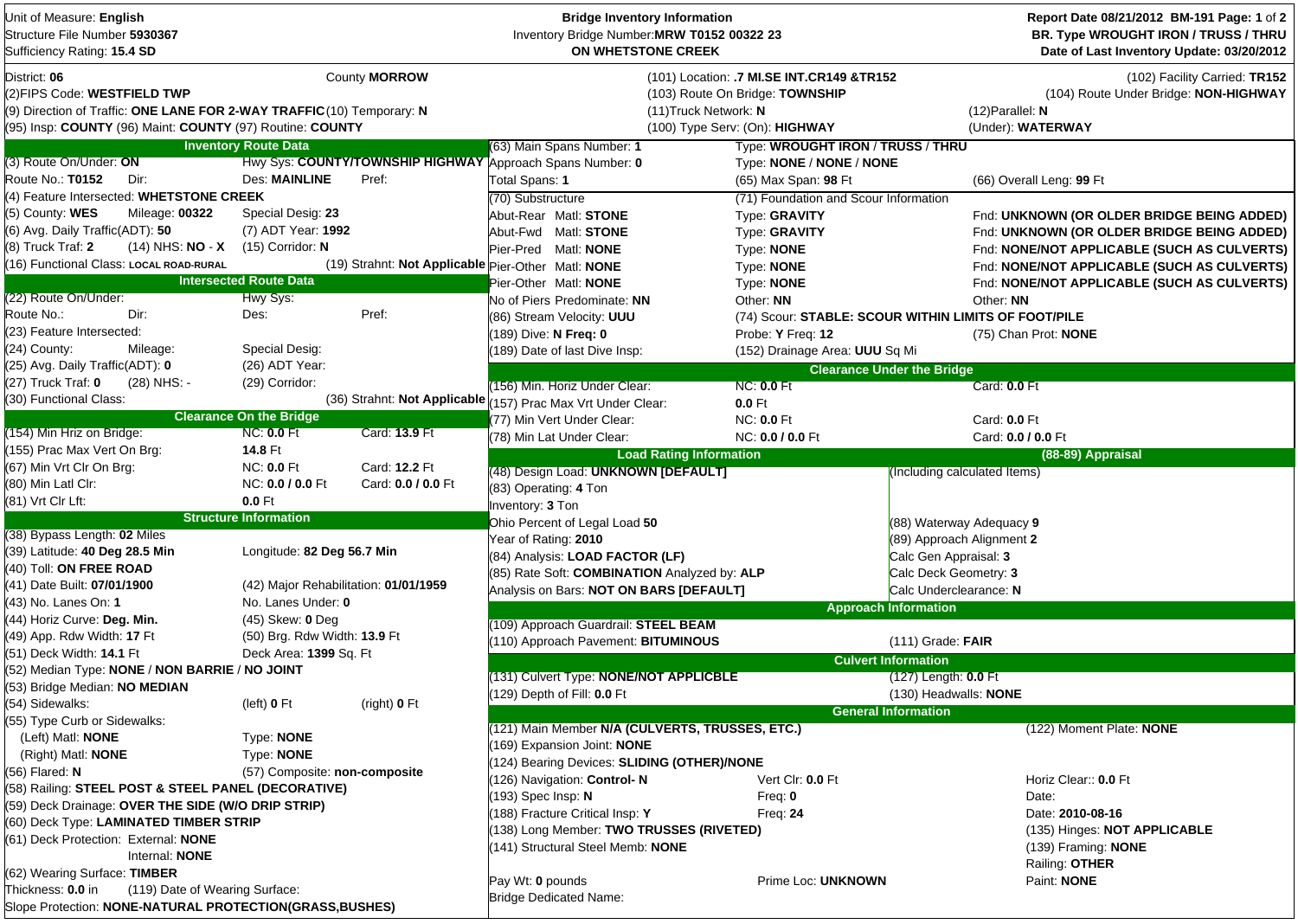| Unit of Measure: English<br>Structure File Number 5930367<br>Sufficiency Rating: 15.4 SD                                                                                                                                                                                                |            |                                        |                               |                                                                                                    | <b>Bridge Inventory Information</b><br>Inventory Bridge Number: MRW T0152 00322 23<br>ON WHETSTONE CREEK                                                                                                                                                       |                  |                                                | Report Date 08/21/2012 BM-191 Page: 2 of 2<br>BR. Type WROUGHT IRON/TRUSS/THRU<br>Date of Last Inventory Update: 03/20/2012 |
|-----------------------------------------------------------------------------------------------------------------------------------------------------------------------------------------------------------------------------------------------------------------------------------------|------------|----------------------------------------|-------------------------------|----------------------------------------------------------------------------------------------------|----------------------------------------------------------------------------------------------------------------------------------------------------------------------------------------------------------------------------------------------------------------|------------------|------------------------------------------------|-----------------------------------------------------------------------------------------------------------------------------|
|                                                                                                                                                                                                                                                                                         |            | <b>General Information (Continued)</b> |                               |                                                                                                    |                                                                                                                                                                                                                                                                |                  | <b>Original Plans Information</b>              |                                                                                                                             |
| (---) Hist Significance: NOT HISTORIC<br>(---) Hist Builder: MASSILLON BRIDGE COMPANY<br>(69) Hist Type: PRATT (PINNED)<br>(161) Special Features (see below):<br>(105) Border Bridge State: Resp % (106) SFN:<br>(90) Type Work: -<br>(90) Length: Ft<br>(90) Bridge Cost (\$1000s): 0 |            | <b>Proposed Improvements</b>           | Hist Build Year: 1900         | $(69)$ NBIS: Y<br><b>Programming Info</b><br><b>PID Number:</b><br><b>PID Status:</b><br>PID Date: | (142) Fabricator:<br>143) Contractor:<br>(144) Ohio Original Construction Project No.:<br>(---) Microfilm Reel:<br>(151) Standard Drawing:<br>Aperture Cards: Orig: N Repair: N Fabr: N<br>Plan Information Available: 1PLAN INFORMATION AVAILABLE<br>$.7$ MMM | 2.1020<br>5.     | (153) Repair Projects<br>3.<br>6.              |                                                                                                                             |
| (90) Roadway Cost (\$1000s): 0                                                                                                                                                                                                                                                          |            |                                        |                               |                                                                                                    |                                                                                                                                                                                                                                                                | 8.               | 9.                                             |                                                                                                                             |
| (90) Total Project Cost (\$1000s): 0                                                                                                                                                                                                                                                    |            |                                        | (90) Year:                    |                                                                                                    | 10.                                                                                                                                                                                                                                                            |                  |                                                |                                                                                                                             |
| (91) Future ADT (On Bridge): 0                                                                                                                                                                                                                                                          |            |                                        | (92) Year of Future ADT: 2033 |                                                                                                    |                                                                                                                                                                                                                                                                |                  |                                                |                                                                                                                             |
| <b>Inspection Summary</b>                                                                                                                                                                                                                                                               |            |                                        | (I-69) Survey Items           |                                                                                                    |                                                                                                                                                                                                                                                                | <b>Utilities</b> |                                                | <b>Special Features</b>                                                                                                     |
| (I-8) Deck:                                                                                                                                                                                                                                                                             | 8          | Railings:                              |                               | 0 DOES NOT MEET CURRENT STANDARDS (46) Electric:                                                   |                                                                                                                                                                                                                                                                | N                | (161) Lighting:                                |                                                                                                                             |
| (I-32) Superstructure:                                                                                                                                                                                                                                                                  | 4          | Transitions:                           |                               | 0 DOES NOT MEET CURRENT STANDARDS                                                                  | Gas:                                                                                                                                                                                                                                                           | N                | Fencing:                                       | N                                                                                                                           |
| (I-42) Substructure:                                                                                                                                                                                                                                                                    | 3          | Guardrail:                             |                               | 0 DOES NOT MEET CURRENT STANDARDS                                                                  | Sanitary Sewer:                                                                                                                                                                                                                                                | N                | Glare-Screen:                                  |                                                                                                                             |
| (I-50) Culvert:                                                                                                                                                                                                                                                                         |            | Rail Ends:                             |                               | 0 DOES NOT MEET CURRENT STANDARDS                                                                  | Telephone:                                                                                                                                                                                                                                                     | N                | Splash-Guard:                                  |                                                                                                                             |
| I-54) Channel:                                                                                                                                                                                                                                                                          | 5          | In Depth:                              |                               | 0 DOES NOT MEET CURRENT STANDARDS                                                                  | TV Cable:                                                                                                                                                                                                                                                      |                  | Catwalks:                                      |                                                                                                                             |
| (I-60) Approaches:                                                                                                                                                                                                                                                                      | 5          | Fracture Critical:                     | <b>N NONE N/A</b>             |                                                                                                    | Water:                                                                                                                                                                                                                                                         |                  | Other-Feat:                                    | N                                                                                                                           |
| (I-66) General Appraisial: 3                                                                                                                                                                                                                                                            |            | Scour Critical:                        | <b>N NONE N/A</b>             |                                                                                                    | Other:                                                                                                                                                                                                                                                         | N                | (184) Signs-on:                                | N                                                                                                                           |
| I-66) Operational Status: P                                                                                                                                                                                                                                                             |            | Critical Findings:                     | <b>N NONE N/A</b>             |                                                                                                    |                                                                                                                                                                                                                                                                |                  | Signs-Under:                                   | N                                                                                                                           |
| nspection Date:                                                                                                                                                                                                                                                                         | 12/27/2011 | Insp. Update Date:                     | 03/13/2012                    |                                                                                                    |                                                                                                                                                                                                                                                                |                  | (162) Fence-Ht:                                | 0.0 Ft                                                                                                                      |
| (94) Desig Insp Freq:                                                                                                                                                                                                                                                                   | 12 Months  |                                        |                               |                                                                                                    |                                                                                                                                                                                                                                                                |                  | (163) Noise Barr:                              | N                                                                                                                           |
|                                                                                                                                                                                                                                                                                         |            |                                        |                               |                                                                                                    |                                                                                                                                                                                                                                                                |                  |                                                |                                                                                                                             |
|                                                                                                                                                                                                                                                                                         |            |                                        |                               |                                                                                                    |                                                                                                                                                                                                                                                                |                  |                                                |                                                                                                                             |
| SFNs Replacing this retired bridge:                                                                                                                                                                                                                                                     |            |                                        |                               |                                                                                                    |                                                                                                                                                                                                                                                                |                  |                                                |                                                                                                                             |
| SFNs That where replaced by this bridge:                                                                                                                                                                                                                                                |            |                                        |                               |                                                                                                    |                                                                                                                                                                                                                                                                |                  |                                                |                                                                                                                             |
| This bridge was retired and copied to:                                                                                                                                                                                                                                                  |            |                                        |                               |                                                                                                    |                                                                                                                                                                                                                                                                |                  |                                                |                                                                                                                             |
| The bridge was copied from:                                                                                                                                                                                                                                                             |            |                                        |                               |                                                                                                    | <b>INV Field Bridge Marker:</b><br><b>INT Field Bridge Marker:</b>                                                                                                                                                                                             |                  | MRW-T0152-00322-23<br>$\overline{\phantom{a}}$ |                                                                                                                             |

## **PONTIS CoRe elements and Condition States**

| <b>Elem No. CoRe Element Description</b> |                                    | Total Quantity Unit Meas.   Condition State<br>Percents(*) |  |         |  |  |
|------------------------------------------|------------------------------------|------------------------------------------------------------|--|---------|--|--|
|                                          |                                    |                                                            |  | 1213145 |  |  |
|                                          |                                    |                                                            |  |         |  |  |
|                                          | (*) Percentages Should add to 100% |                                                            |  |         |  |  |
|                                          |                                    |                                                            |  |         |  |  |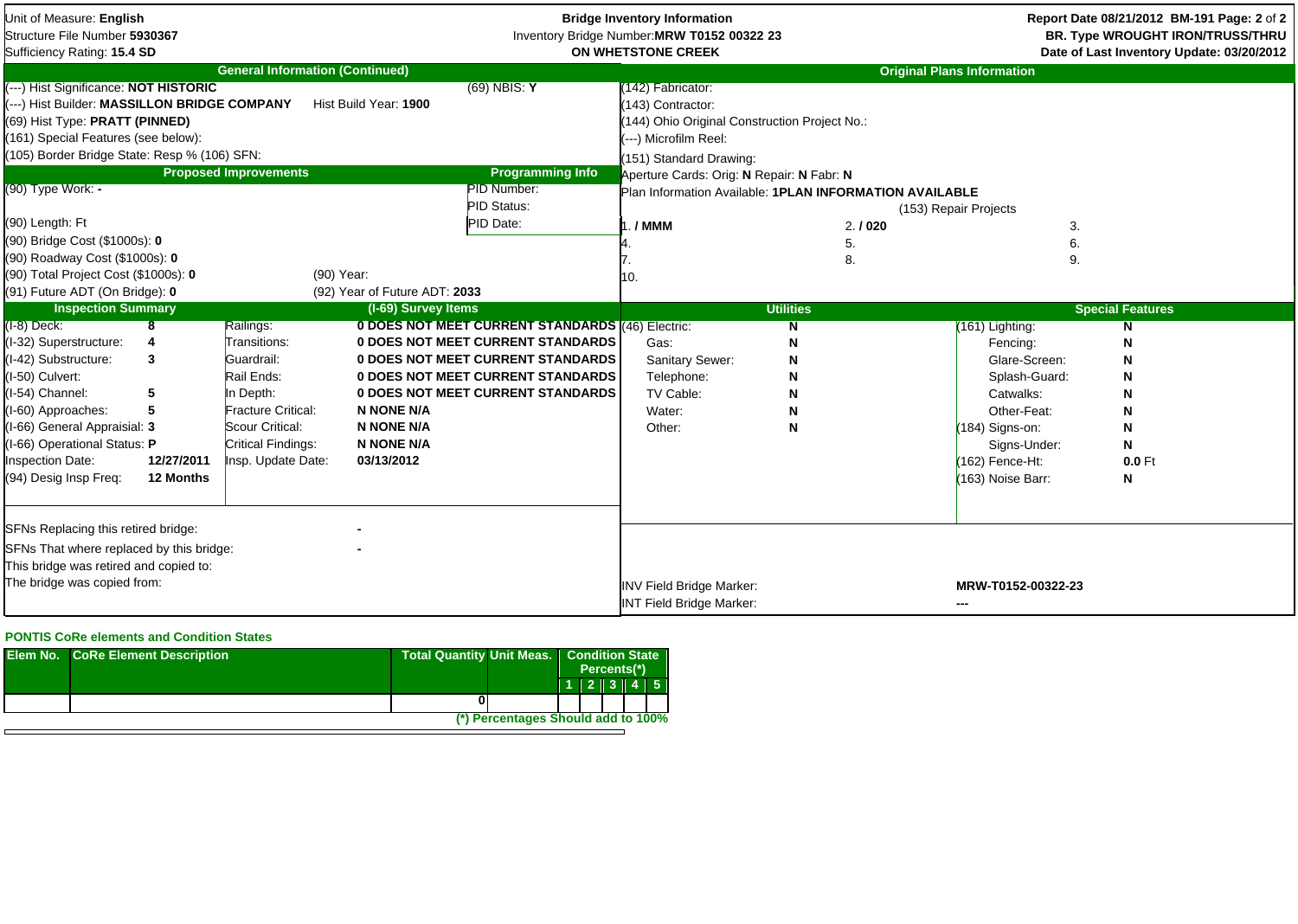## STATE OF OHIO DEPARTMENT OF TRANSPORTATION **BRIDGE INSPECTION REPORT**

BR-86 REV 02-95

| $5 \mid 9 \mid 3 \mid 0$<br>$3 \mid 6 \mid 7$<br><b>Structure File Number</b> | Bridge Number MRW T0152 00322<br><b>ROUTE</b>                                          |                | <b>WESTFIELD TWP</b><br>Date Built 07/01/1900 - 1959<br><u>23</u><br><b>UNIT</b>                                                                                                                            |                           |
|-------------------------------------------------------------------------------|----------------------------------------------------------------------------------------|----------------|-------------------------------------------------------------------------------------------------------------------------------------------------------------------------------------------------------------|---------------------------|
| District 06 Bridge Type WROUGHT IRON/TRUSS/THRU                               |                                                                                        |                | <b>MRW</b><br><b>15 WHETSTONE CREEK</b><br><b>Type Service</b><br>$\mathbf{1}$                                                                                                                              |                           |
| <b>DECK</b>                                                                   | Out/Out 14.1                                                                           |                | $THCK = 0.0$                                                                                                                                                                                                |                           |
| 1. Floor                                                                      | 2-LAMINATED TIMBER STRIP 8                                                             |                | 2. Wearing Surface<br>7-TIMBER 41                                                                                                                                                                           | -1                        |
|                                                                               | N-NONE                                                                                 |                | $W.S.$ Date $=$                                                                                                                                                                                             |                           |
| 3. Curbs, Sidewalks, Walkways                                                 | N-NONE<br>9                                                                            |                | 4. Median<br>42                                                                                                                                                                                             |                           |
|                                                                               |                                                                                        | 2              |                                                                                                                                                                                                             | $\mathbf{1}$              |
| 5. Railing                                                                    | 6-STEEL POST & STEEL PAN 10                                                            |                | 6. Drainage<br>1-OVER THE SIDE (W/O DRI<br>43                                                                                                                                                               |                           |
| 7. Expansion Joints                                                           | N-NONE 11                                                                              |                | 8. Summary<br>44                                                                                                                                                                                            | 8                         |
| <b>SUPERSTRUCTURE</b>                                                         | MAX.SPAN=98                                                                            |                |                                                                                                                                                                                                             |                           |
| 9. Alignment                                                                  | 12                                                                                     | $\overline{2}$ | 10. Beams/Girders/Slab<br>N-N/A (CULVERTS, TRUSSES<br>45                                                                                                                                                    |                           |
|                                                                               | TOT.LGTH=99                                                                            |                |                                                                                                                                                                                                             | $\overline{2}$            |
| 11. Diaphragms or Crossframes                                                 | 13                                                                                     |                | 12. Joists/Stringers<br>46                                                                                                                                                                                  |                           |
|                                                                               |                                                                                        | $\overline{2}$ |                                                                                                                                                                                                             | 3                         |
| 13. Floor Beams                                                               | 14                                                                                     |                | 14. Floor Beam Connections<br>47                                                                                                                                                                            |                           |
| 15. Verticals                                                                 | 15                                                                                     | $\overline{2}$ | 16. Diagonals<br>48                                                                                                                                                                                         | $\overline{2}$            |
|                                                                               |                                                                                        |                |                                                                                                                                                                                                             |                           |
| 17. End Posts                                                                 | 16                                                                                     | $\overline{2}$ | 18. Top Chord<br>49                                                                                                                                                                                         | $\overline{2}$            |
|                                                                               |                                                                                        | $\overline{2}$ |                                                                                                                                                                                                             |                           |
| 19. Lower Chord                                                               | 17                                                                                     |                | 20. Lower Lateral Bracing<br>50                                                                                                                                                                             |                           |
|                                                                               |                                                                                        |                |                                                                                                                                                                                                             | $\overline{\mathbf{c}}$   |
| 21. Top Lateral Bracing                                                       | 18                                                                                     |                | 22. Sway Bracing<br>51<br>A-SLIDING (OTHER)                                                                                                                                                                 |                           |
| 23. Portals                                                                   | 19                                                                                     | $\overline{2}$ | N-NONE 52<br>24. Bearing Devices                                                                                                                                                                            | $\overline{2}$            |
|                                                                               |                                                                                        |                |                                                                                                                                                                                                             |                           |
| 25. Arch                                                                      | 20                                                                                     |                | 26. Arch Columns or Hangers<br>53                                                                                                                                                                           |                           |
|                                                                               |                                                                                        |                | $TYPE = N-NONE$                                                                                                                                                                                             | $\overline{2}$            |
| 27. Spandrel Walls                                                            | 21                                                                                     |                | 28. Protective Coating System<br>$DATA = 01/01/1959$<br>54                                                                                                                                                  |                           |
| 29. Pins/Hangers/Hinges                                                       | 22                                                                                     |                | 30. Fatigue Prone Connections<br>55                                                                                                                                                                         |                           |
|                                                                               |                                                                                        |                |                                                                                                                                                                                                             |                           |
| 31. Live Load Response                                                        | 23                                                                                     | S              | 32. Summary<br>56                                                                                                                                                                                           | 4                         |
| <b>SUBSTRUCTURE</b>                                                           | 1-STONE                                                                                |                | PIERS=0<br>$SPANS = 1$                                                                                                                                                                                      |                           |
| 33. Abutments                                                                 | 1-STONE 24                                                                             | $\mathbf{3}$   | 34. Abutment Seats<br>57                                                                                                                                                                                    | $\sqrt{3}$                |
|                                                                               |                                                                                        |                |                                                                                                                                                                                                             |                           |
| 35. Piers                                                                     | $\mathsf{TYPE} = \mathsf{N}\text{-}\mathsf{NONE}$ 25                                   |                | 36. Pier Seats<br>58                                                                                                                                                                                        |                           |
|                                                                               |                                                                                        |                | ABUTMENT:=UNKNOWN / UNKNOWN                                                                                                                                                                                 | 3                         |
| 37. Backwalls                                                                 | 26                                                                                     |                | 38. Wingwalls<br>59                                                                                                                                                                                         |                           |
| 39. Fenders and Dolphins                                                      | 27                                                                                     |                | -1<br>40. Scour<br>5-STABLE: SCOUR WITHIN L 60                                                                                                                                                              | $\overline{c}$            |
|                                                                               |                                                                                        |                |                                                                                                                                                                                                             | $\ensuremath{\mathsf{3}}$ |
| 41. Slope Protection                                                          | N-NONE 28                                                                              |                | 42. Summary<br>DIVE DT=N/A<br>62                                                                                                                                                                            |                           |
| <b>CULVERTS</b>                                                               |                                                                                        |                |                                                                                                                                                                                                             |                           |
| 43. General                                                                   | 29                                                                                     |                | 44. Alignment<br>63                                                                                                                                                                                         |                           |
|                                                                               |                                                                                        |                |                                                                                                                                                                                                             |                           |
| 45. Shape                                                                     | 30                                                                                     |                | 46. Seams<br>64                                                                                                                                                                                             |                           |
| 47. Headwalls or Endwalls                                                     | 31                                                                                     |                | 48. Scour<br>65                                                                                                                                                                                             |                           |
|                                                                               |                                                                                        |                |                                                                                                                                                                                                             |                           |
| 49.                                                                           | 32                                                                                     |                | 50. Summary<br>66                                                                                                                                                                                           |                           |
| <b>CHANNEL</b>                                                                |                                                                                        | 3              | N-NONE                                                                                                                                                                                                      |                           |
| 51. Alignment                                                                 | 33                                                                                     |                | 52. Protection<br>67                                                                                                                                                                                        |                           |
|                                                                               |                                                                                        | 2              |                                                                                                                                                                                                             | 5                         |
| 53. Waterway Adequacy<br><b>APPROACHES</b>                                    | 34                                                                                     |                | 54. Summary<br>68                                                                                                                                                                                           |                           |
|                                                                               |                                                                                        | 2              |                                                                                                                                                                                                             |                           |
| 55. Pavement                                                                  | 2-BITUMINOUS 35                                                                        |                | 56. Approach Slabs<br>69                                                                                                                                                                                    |                           |
| 57. Guardrail                                                                 | 1-STEEL BEAM 36                                                                        |                | 58. Relief Joints<br>70                                                                                                                                                                                     |                           |
|                                                                               |                                                                                        | 2              |                                                                                                                                                                                                             | 5                         |
| 59. Embankment                                                                | BRDG.WIDTH=13.9 37                                                                     |                | 60. Summary<br>PCT.LEGAL=50<br>71                                                                                                                                                                           |                           |
| <b>GENERAL</b>                                                                |                                                                                        |                | ROUTINE.RESP: 3-COUNTY                                                                                                                                                                                      | $\mathbf{1}$              |
| 61. Navigation Lights                                                         | 38                                                                                     |                | 62. Warning Signs<br>MAINT.RESP: 3-COUNTY<br>72                                                                                                                                                             |                           |
|                                                                               | MVC ON=12.2<br>UND=0000                                                                |                |                                                                                                                                                                                                             |                           |
| 63. Sign Supports                                                             | 39                                                                                     |                | 64. Utilities<br>73<br>COND:                                                                                                                                                                                | STA1                      |
| 65. Vertical Clearance                                                        | 40                                                                                     |                | 3<br>66. General Appraisal & Operational Status<br>74                                                                                                                                                       | $\mathsf{P}$              |
| 67. INSPECTED BY                                                              |                                                                                        |                | 68. REVIEWED BY                                                                                                                                                                                             |                           |
|                                                                               |                                                                                        |                |                                                                                                                                                                                                             |                           |
|                                                                               | $H$ $G$<br>$5\phantom{.0}$<br>$\mathbf{3}$<br>$\mathsf D$<br>8<br>7<br>4               |                | B<br>$5\phantom{.0}$<br>$\vert 5 \vert$<br>8<br>$\mathsf{R}$<br>4<br>8<br>L                                                                                                                                 |                           |
| SIGNED                                                                        | <b>78 INITIALS</b><br>76 PE                                                            |                | 83 INITIALS<br>SIGNED<br>81 PE                                                                                                                                                                              |                           |
| DOT 2852                                                                      | $\overline{1}$<br>$\overline{2}$<br>1 <sup>1</sup><br>$\overline{2}$<br>$\overline{7}$ |                | $6\overline{6}$<br>$\overline{2}$<br>$\mathsf 0$<br>$\boldsymbol{0}$<br>$\overline{0}$<br>N<br>$\bf{0}$<br>$\overline{0}$<br>N<br>$\overline{\phantom{a}}$ N<br>$\mathbf{3}$<br>$\mathbf 0$<br>$\mathbf{1}$ |                           |
| DECK AREA 1,399                                                               | 1<br>Date<br>91<br>86                                                                  |                | 0<br>Date<br>69 Survey<br>105<br>92<br>99<br>100                                                                                                                                                            |                           |